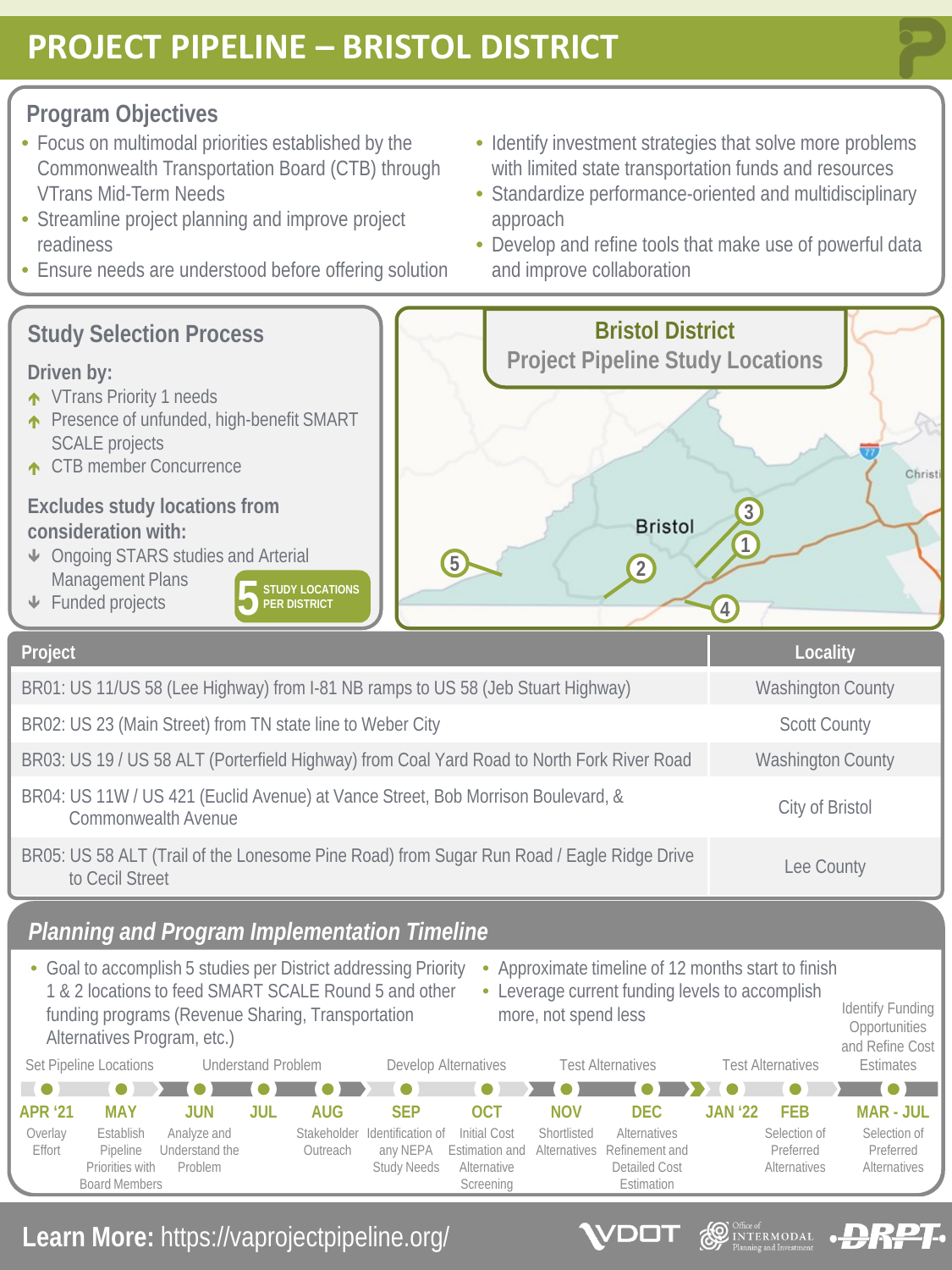# **PROJECT PIPELINE – CULPEPER DISTRICT**

### **Program Objectives**

- Focus on multimodal priorities established by the Commonwealth Transportation Board (CTB) through VTrans Mid-Term Needs
- Streamline project planning and improve project readiness
- Ensure needs are understood before offering solution
- Identify investment strategies that solve more problems with limited state transportation funds and resources
- Standardize performance-oriented and multidisciplinary approach
- Develop and refine tools that make use of powerful data and improve collaboration

**D** Office of **INTERMODAL** 

DOT

**DRPT** 



| Project                                                                                   | Locality                |
|-------------------------------------------------------------------------------------------|-------------------------|
| CU01: US 211 (Lee Highway) from Blackwell Road to Broadview Avenue                        | Town of Warrenton       |
| CU02: US 250 (Richmond Road) from Route 22 (Louisa Road) to Route 729 (North Milton Road) | <b>Albemarle County</b> |
| CU03: US 250 (Richmond Road) from Hansen Road to I-64                                     | <b>Albemarle County</b> |
| CU04: US 17 (Marsh Road) from Lafayette Avenue / Independence Avenue to Station Drive     | <b>Fauquier County</b>  |
| CU05: US 15 / US 29 (Lee Highway) from Dumfries Road to Comfort Inn Drive                 | <b>Fauquier County</b>  |

### *Planning and Program Implementation Timeline*

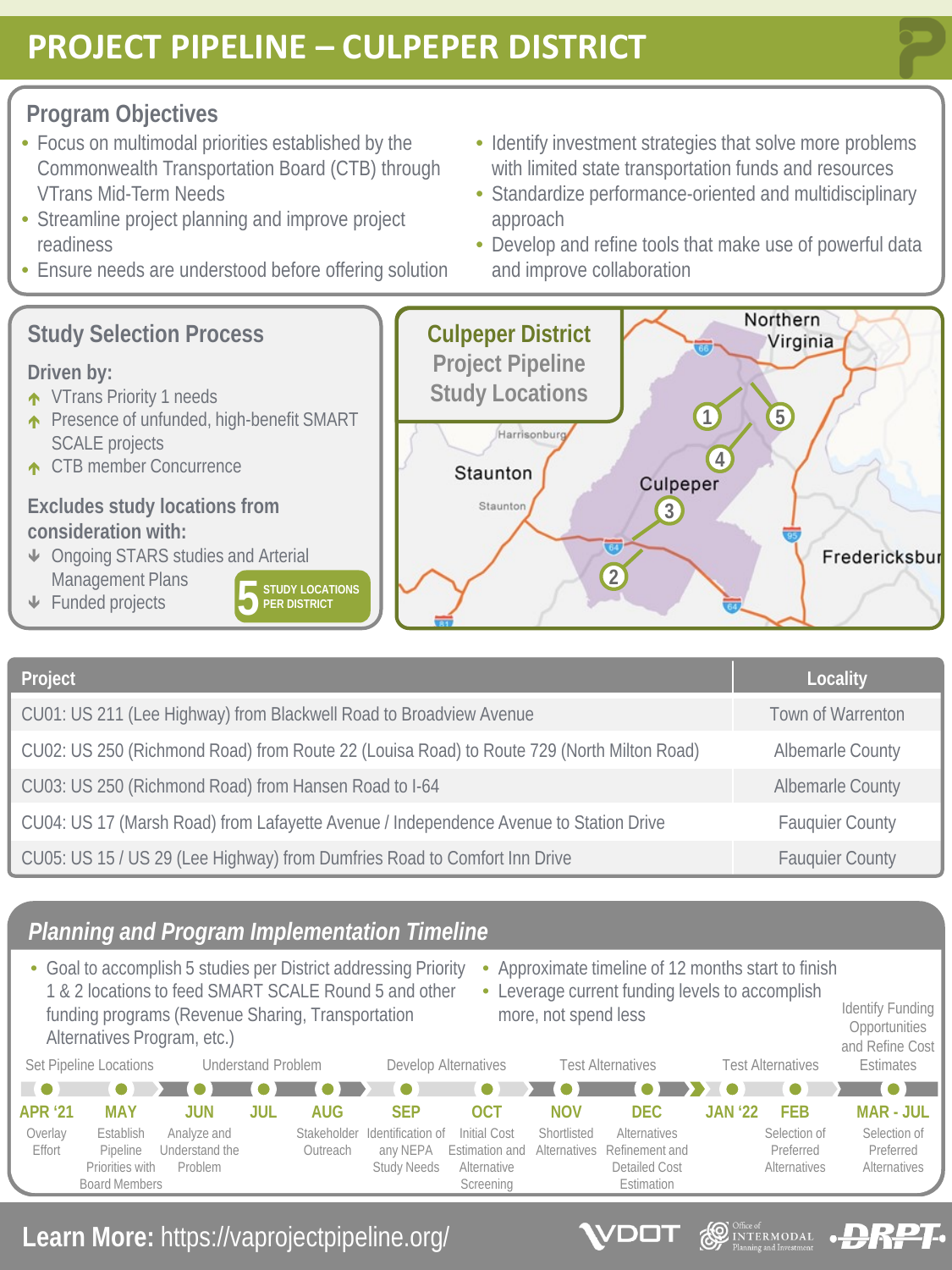## **PROJECT PIPELINE – FREDERICKSBURG DISTRICT**

### **Program Objectives**

- Focus on multimodal priorities established by the Commonwealth Transportation Board (CTB) through VTrans Mid-Term Needs
- Streamline project planning and improve project readiness
- Ensure needs are understood before offering solution
- Identify investment strategies that solve more problems with limited state transportation funds and resources
- Standardize performance-oriented and multidisciplinary approach
- Develop and refine tools that make use of powerful data and improve collaboration

**D** Office of **INTERMODAL** 

DOT

**DRPT** 



| Project                                                                                            | Locality                                     |
|----------------------------------------------------------------------------------------------------|----------------------------------------------|
| FR01: Route 3 (Plank Road) from Carl D Silver Boulevard to Andora Drive                            | City of Fredericksburg / Spotsylvania County |
| FR02: US 17 (George Washington Memorial Highway) from<br>US 17 BUS (Main Street) to Hillside Drive | <b>Gloucester County</b>                     |
| FR03: US 1 (Richmond Highway) from Woodstock Lane to Corporate Drive                               | <b>Stafford County</b>                       |
| FR04: US 1 (Emancipation Highway) from Idlewild Boulevard to Lassen Lane                           | City of Fredericksburg / Spotsylvania County |
| FR05: Centreport Parkway from US 1 (Richmond Highway) to Ramoth Church Road                        | City of Fredericksburg / Stafford County     |

### *Planning and Program Implementation Timeline*

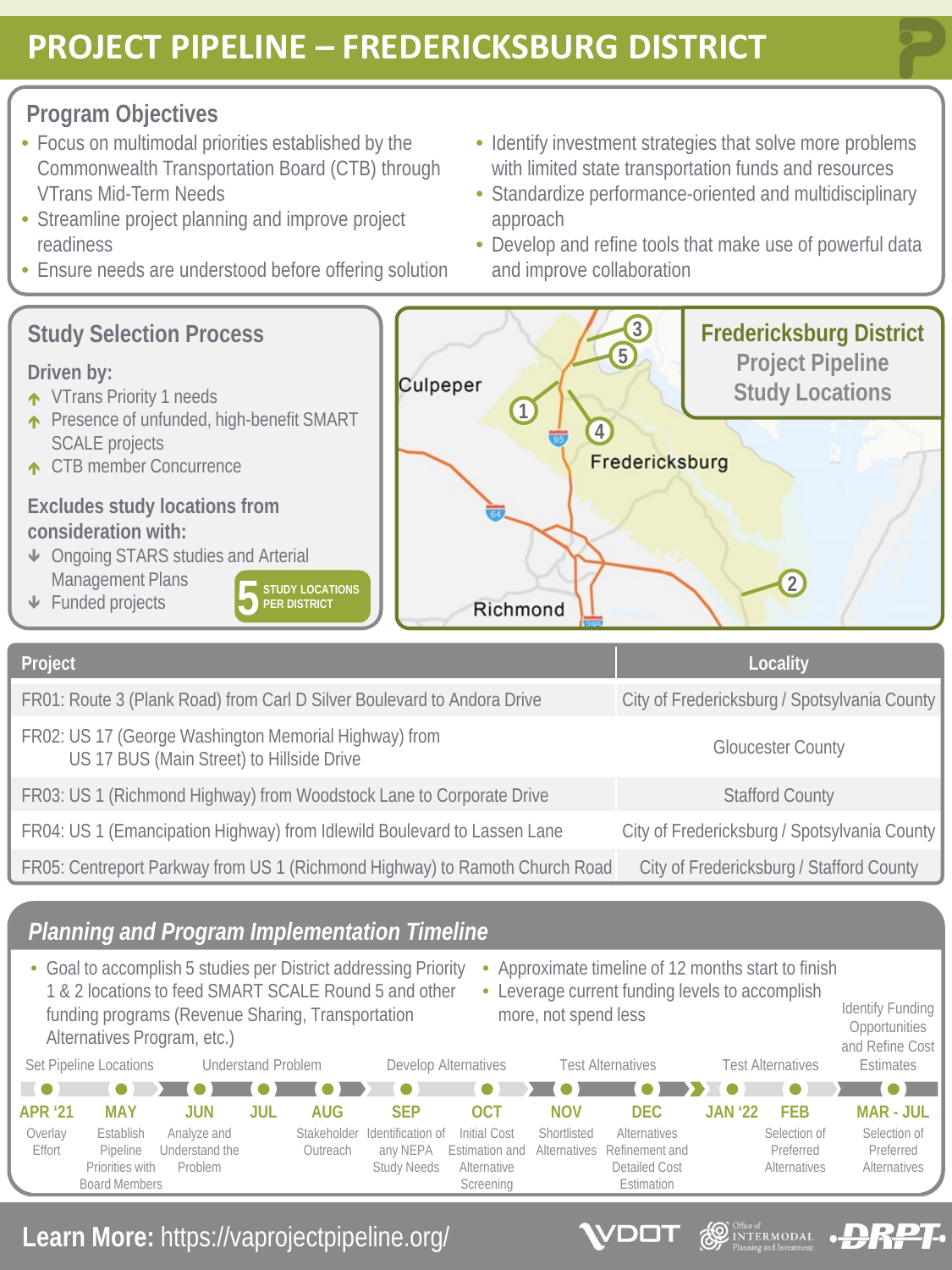# **PROJECT PIPELINE – HAMPTON ROADS DISTRICT**

#### **Program Objectives**

- Focus on multimodal priorities established by the Commonwealth Transportation Board (CTB) through VTrans Mid-Term Needs
- Streamline project planning and improve project readiness
- Ensure needs are understood before offering solution
- Identify investment strategies that solve more problems with limited state transportation funds and resources
- Standardize performance-oriented and multidisciplinary approach
- Develop and refine tools that make use of powerful data and improve collaboration

James City County

**DRPT** 



HR03: Route 143 (Jefferson Avenue) at Fort Eustis Boulevard City Communication City of Newport News

HR04: US 13 (Military Highway) from Hoggard Road / Best Square to Poplar Hall Drive City of Norfolk

HR05: Route 199 (Humelsine Parkway) from Brookwood Road to Route 5 (John Tyler Highway) City of Williamsburg /

### *Planning and Program Implementation Timeline*



**Learn More:** https://vaprojectpipeline.org/



**D** INTERMODAL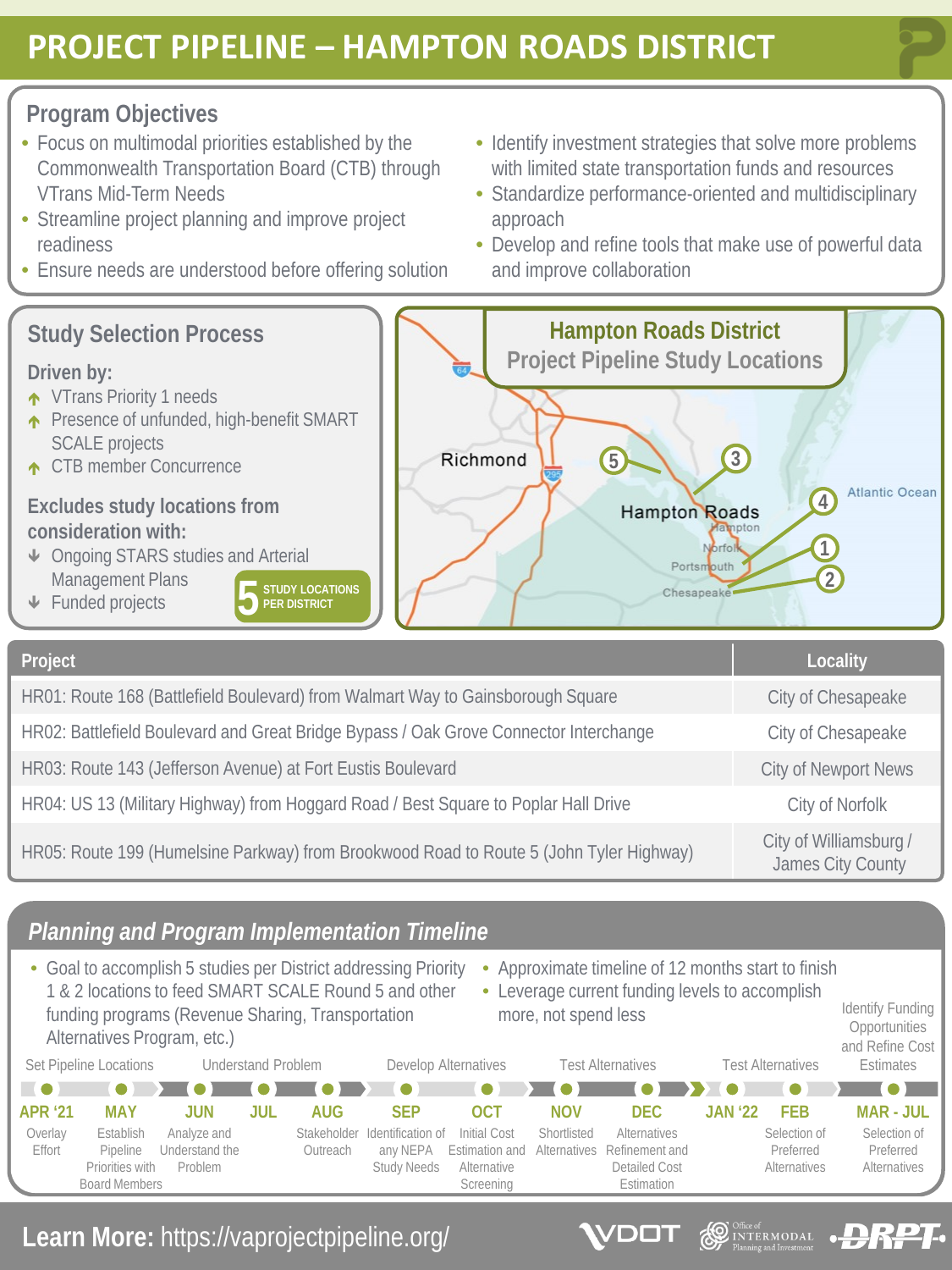# **PROJECT PIPELINE – LYNCHBURG DISTRICT**

### **Program Objectives**

- Focus on multimodal priorities established by the Commonwealth Transportation Board (CTB) through VTrans Mid-Term Needs
- Streamline project planning and improve project readiness
- Ensure needs are understood before offering solution
- Identify investment strategies that solve more problems with limited state transportation funds and resources
- Standardize performance-oriented and multidisciplinary approach
- Develop and refine tools that make use of powerful data and improve collaboration

**SEE DE DE DE DE DE DE DE DESCRIPTION DE LA CONSTRUCTION DE LA CONSTRUCTION DE LA CONSTRUCTION DE LA CONSTRUCTION DE LA CONSTRUCTION DE LA CONSTRUCTION DE LA CONSTRUCTION DE LA CONSTRUCTION DE LA CONSTRUCTION DE LA CONSTRU** 

DOT

RP I

**LAN** 



| LYUZ: US 460 BUS (Fort Avenue) from Sandusky Drive to Memorial Avenue                           | City of Lynchburg                             |
|-------------------------------------------------------------------------------------------------|-----------------------------------------------|
| LY03: Route 682 (Leesville Road) from US 460 BUS (Timberlake Road) to Route 681 (Sunburst Road) | City of Lynchburg /<br><b>Campbell County</b> |
| LY04: US 29 (Thomas Nelson Highway) at US 29 BUS (Front Street) & Callohill Drive               | <b>Nelson County</b>                          |
| LY05: US 221 (Oakley Avenue) at Route 163 (Memorial Avenue)                                     | City of Lynchburg                             |

### *Planning and Program Implementation Timeline*

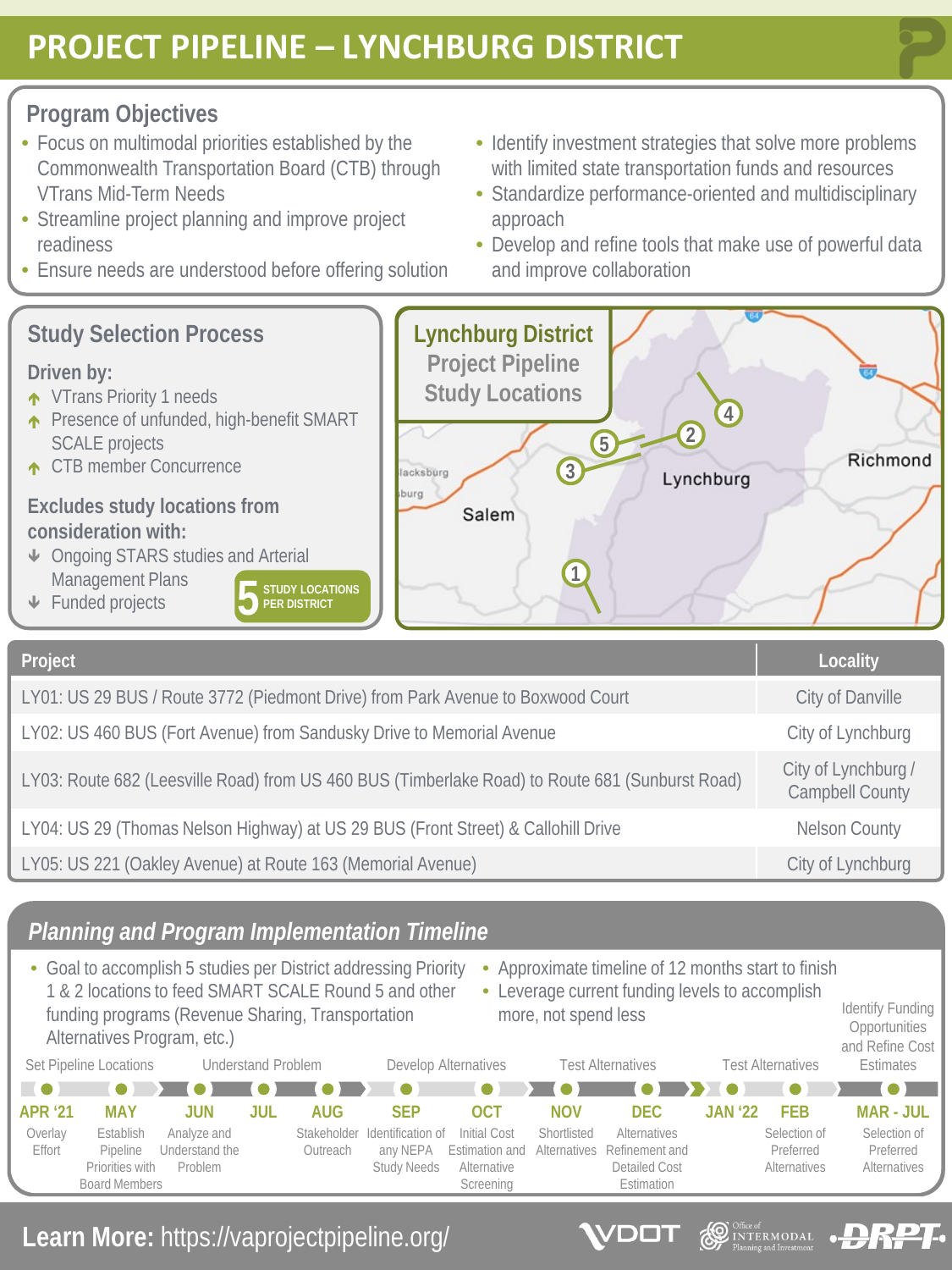# **PROJECT PIPELINE – NORTHERN VIRGINIA DISTRICT**

### **Program Objectives**

- Focus on multimodal priorities established by the Commonwealth Transportation Board (CTB) through VTrans Mid-Term Needs
- Streamline project planning and improve project readiness
- Ensure needs are understood before offering solution
- Identify investment strategies that solve more problems with limited state transportation funds and resources
- Standardize performance-oriented and multidisciplinary approach
- Develop and refine tools that make use of powerful data and improve collaboration

**SEE DE DE DE DE DE DE DE DESCRIPTION DE LA CONSTRUCTION DE LA CONSTRUCTION DE LA CONSTRUCTION DE LA CONSTRUCTION DE LA CONSTRUCTION DE LA CONSTRUCTION DE LA CONSTRUCTION DE LA CONSTRUCTION DE LA CONSTRUCTION DE LA CONSTRU** 

DOT

**DRPT** 

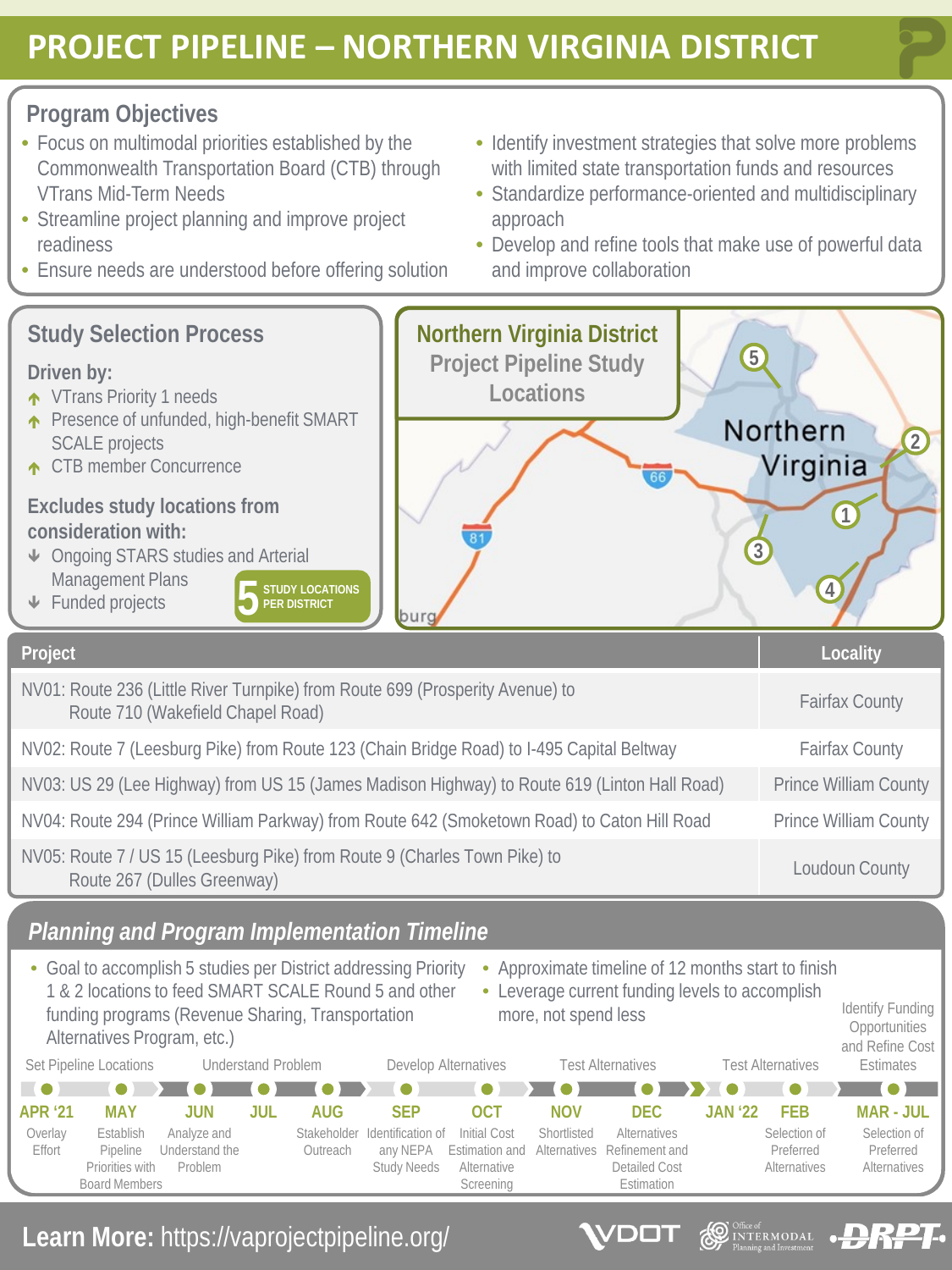# **PROJECT PIPELINE – RICHMOND DISTRICT**

### **Program Objectives**

- Focus on multimodal priorities established by the Commonwealth Transportation Board (CTB) through VTrans Mid-Term Needs
- Streamline project planning and improve project readiness
- Ensure needs are understood before offering solution
- Identify investment strategies that solve more problems with limited state transportation funds and resources
- Standardize performance-oriented and multidisciplinary approach
- Develop and refine tools that make use of powerful data and improve collaboration

**SEE DE DE DE DE DE DE DE DESCRIPTION DE LA CONSTRUCTION DE LA CONSTRUCTION DE LA CONSTRUCTION DE LA CONSTRUCTION DE LA CONSTRUCTION DE LA CONSTRUCTION DE LA CONSTRUCTION DE LA CONSTRUCTION DE LA CONSTRUCTION DE LA CONSTRU** 

DOT

**DRPT** 



RI05: Route 147 (Huguenot Road) from Route 711 (Robious Road) to Cranbeck Road Chesterfield County

## *Planning and Program Implementation Timeline*

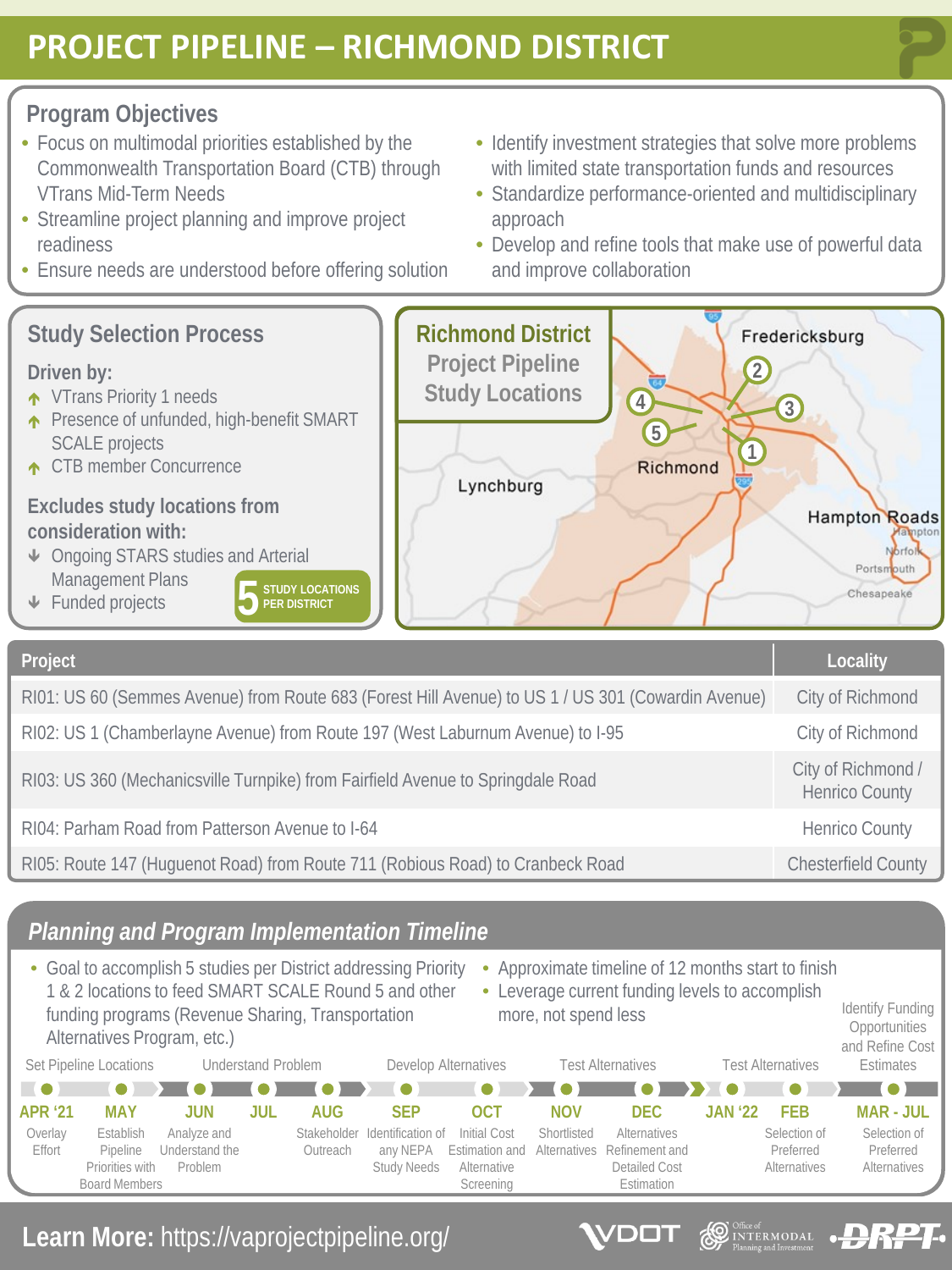# **PROJECT PIPELINE – SALEM DISTRICT**

### **Program Objectives**

- Focus on multimodal priorities established by the Commonwealth Transportation Board (CTB) through VTrans Mid-Term Needs
- Streamline project planning and improve project readiness
- Ensure needs are understood before offering solution
- Identify investment strategies that solve more problems with limited state transportation funds and resources
- Standardize performance-oriented and multidisciplinary approach
- Develop and refine tools that make use of powerful data and improve collaboration

**SEE DE DE DE DE DE DE DE DESCRIPTION DE LA CONSTRUCTION DE LA CONSTRUCTION DE LA CONSTRUCTION DE LA CONSTRUCTION DE LA CONSTRUCTION DE LA CONSTRUCTION DE LA CONSTRUCTION DE LA CONSTRUCTION DE LA CONSTRUCTION DE LA CONSTRU** 

DOT

**DRPT**